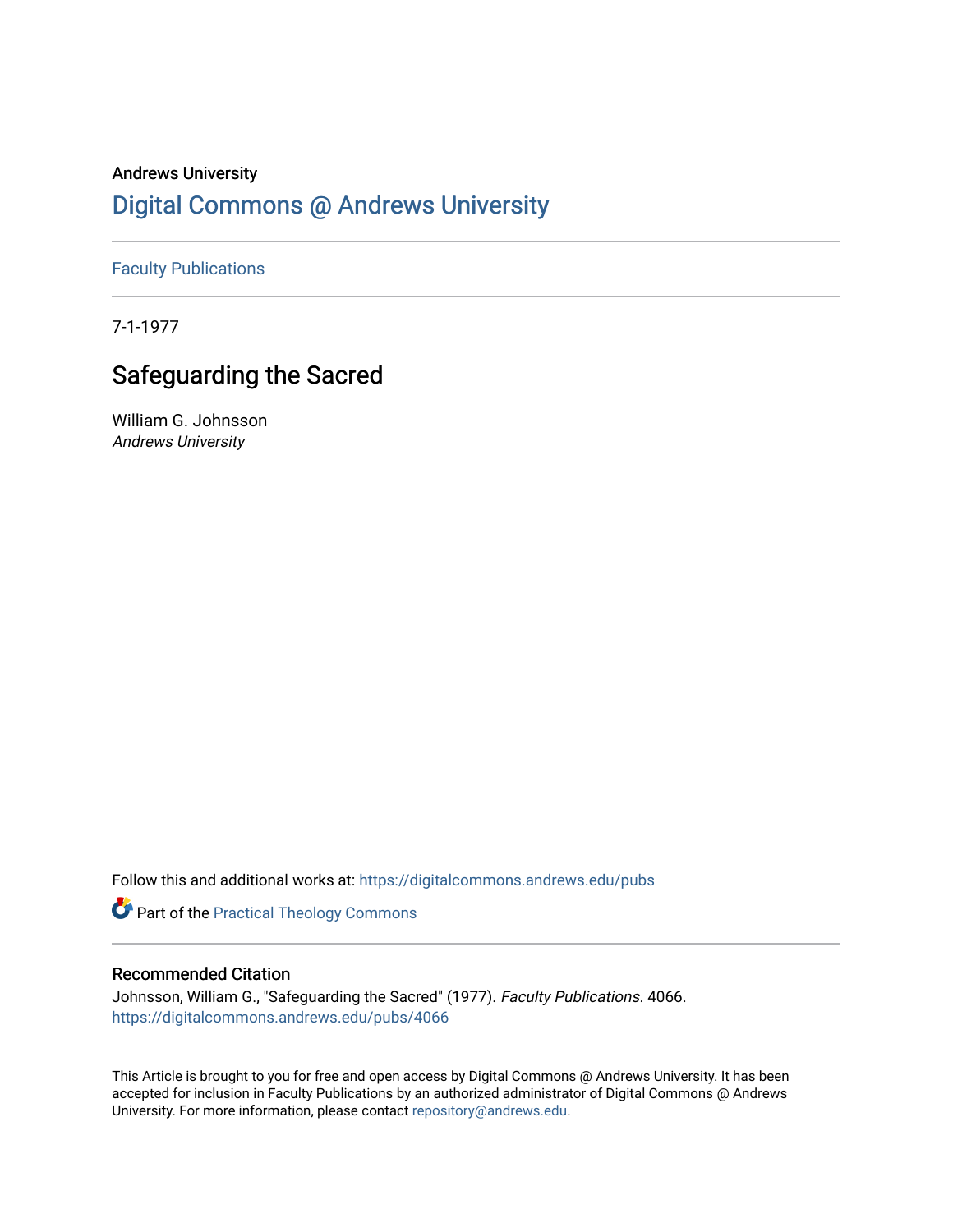

WILLIAM G. **JOHNSSON** 

IT IS possible, I believe, that, even in the midst of a rich ministry, a ministry which keeps us busy doing many things and doing them well, we shall gradually lose the sense of the sacred. It may happen that, imperceptibly, we adopt a worldly mode of thought. It is likewise possible that our worship services may slowly change in character until prayer is perfunctory, preaching an intellectual or entertaining exercise, and the hour spent together no more than a good performance and good fellowship as the Christian "Club" has met together again. Then we are no longer ministers of the gospel but ecclesiastical functionaries.

How remote are these possibilities? I suggest that they are not remote at all; that they loom as engulfing threats in the life of each minister as the twentieth century nears its close. Indeed, unless we are aware of the forces that would secularize the ministry, and are constantly alert to safeguard the sacred character of our calling, we shall, with the best intentions, slip into the trap of secularism. There are two aspects that need elaboration: the pressures that would inevitably secularize the ministry, and suggestions for resisting them.

That we live in a secular age is a truism. What we face is something more formidable than radical theological movements such as the "God-is-dead" fad of the 1960's or even Christian clergy who no longer believe in the deity of Jesus Christ or in life after death. Rather, we are up against a cultural flow, a surge in the history of ideas. That flow, that surge, can be summed up in the expression *the self-sufficient* man. Here we find a philosophy that is totally humanistic: man's reason is the ultimate test of truth, and his technology is to master the universe.

Philosophies that have placed man squarely in the center have a long history. Our age is surely different, however, in the *extent* to which man has replaced God in thought. For two hundred years—since the Enlighten-*Michigan.* 

24/The Ministry/July, 1977

*William G. Johnsson is associate professor of New Testament at Andrews University, Berrien Springs,* 

ment—the West has retreated from a world view that affirms the necessity or even the possibility of the supernatural. In the twentieth century—this era of incredible exploration and discovery, in which man has left footprints in the lunar dust and vanquished ancient enemies of disease—he has never seemed more in command of his universe. As one writer put it: The Godhead has been broken; we are the pieces.

#### **The Challenge From Without and Within**

Our secular age would erode the. sacred character of the ministry on two fronts—without and within.

Without, there is the pull of the culture that would both explain and judge the work of the minister from a purely human stance. Sociology, psychology, and anthropology would enter into the inner recesses of Christian experience and come up with "explanations" of conversion, the Spirit, and preaching. We have no quarrel with the human sciences in themselves; our concern is that their *limitations* be recognized, so that the minister does not come to feel that what he is doing is wholly explicable from "scientific" method. Likewise with the question of how successful is the work of the minister, we run the risk of falling into external criteria by which to gauge ourselves and other ministers. Ours is a success-oriented society; it is inevitable that the ministry should be affected also. But how to measure the minister's "success"? Will it be solely, or principally, in terms of hard statistics—people baptized, dollars and cents collected?

As serious as are the pressures toward secularization from without, those from within are the more sinister. What we face here is the minister's self -image how he understands himself and his work as a minister. Take the question of success, for instance. Is the ministry to be viewed as a series of steppingstones, so that the minister who is "on the way up" moves from a small parish to a larger one, and so on, until he eventu-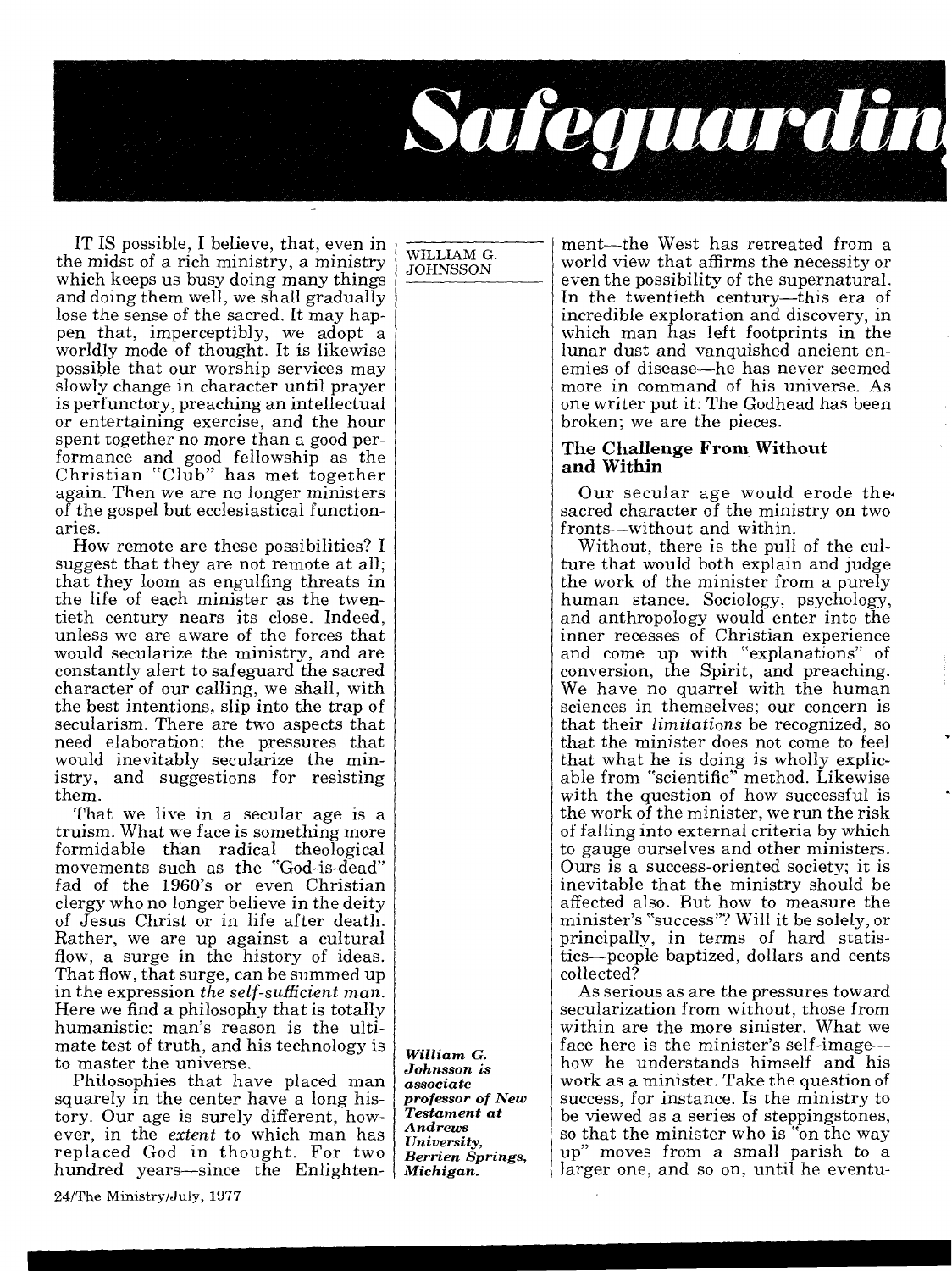

ally occupies an administrative chair? What of the man who works for forty years in small, rural churches—is he to consider himself a failure?

Inextricably tied to the minister's self-concept, of course, is his view of the church. From a purely human viewpoint, the church is an institution subject to all the laws and flaws of other human organizations. (Indeed, a study of the history of the church can be very discouraging!) The minister, during years of service, faces the danger of becoming cynical. He sees how some men 'get on" in the ministry, how perhaps some of his fellows from seminary days have "advanced." Gradually he may decrease in trust of his fellow ministers and come to see the church in terms of politics and power plays.

What we are dealing with here is surely fundamental to ministry. When the light has gone out, when the fire has burned out, when service has turned to time-serving, all is lost. The minister is now no more than an ecclesiastical functionary. Slowly, imperceptibly, he has been engulfed by the tide of secularism.

### **What Can We Do About It?**

How can we safeguard *our* ministry from such tragedy? How may we preserve the key element in ministry—the sacred? The following suggestions may be helpful.

1. *Preserving the element* of *mystery.*  "This is how one should regard us, as servants of Christ and stewards of the mysteries of God," says our fellow minister Paul (1 Cor. 4:1, R.S.V.). There is a deep truth in his words, viz., that the work of the Christian minister must always embrace a transcendent dimension. Rudolf Otto, in his *The Idea of the Holy,* has a picturesque term to describe deity: *mysterium tremendum.* That is, our work constantly involves the supernatural, that which will forever present a mystery to mankind, even God!

It seems to me that we must continually examine our thinking if we are to resist the secular tide. Over and over we must address these questions to ourselves in frank appraisal: (a) What am I doing that could not be done by self-sufficient man? That is, what, if anything, is distinct in my ministry? (b) How do I view myself—as an ecclesiastical functionary, or as a steward of the mysteries of God? (c) Is *God* central, peripheral, or absent from my ministry?

2. *The ministry of the* Word. In Acts 6:4 there is an eye-catching description of the apostles' view of ministry: "But we will devote ourselves to prayer and to the ministry of the Word" (R.S.V.). Significantly, the closing advice of Paul to Timothy echoes this thought: it is Scripture that makes the man of God "complete, equipped for every good work" (2 Tim. 3:16, 17, R.S.V.).

The modern training of the minister requires that he gain knowledge in administration, psychology, counseling, and sociology. Given the nature of the times, with the tremendous growth in knowledge and the ever-increasing complexity of the pastor's role, it is altogether fitting that such instruction be given. But a caveat must be sounded: Is the minister more *than* an administrator, counselor, or social worker? Surely he runs the risk that he will not be any more than those, and hence develop a secularized ministry.

What then is *unique* in his training and ministry? Is it not in the apostles' term "the ministry of the Word"? That is, the minister is one whose whole life and service is to be grounded in the Word, nurtured by the Word, informed from the Word. It is because of the Word that he *preaches* (not merely lectures or entertains), he *evangelizes* (not merely performs acts of mass persuasion), he *shepherds* (not merely counsels), he *serves* (not merely works for an organization).

Let us face the stark reality: any minister who consistently neglects the personal study of the Word cannot impart the Word. Whatever he imparts will fall short of the divine plan for him; he will be on the way to a secularized ministry.